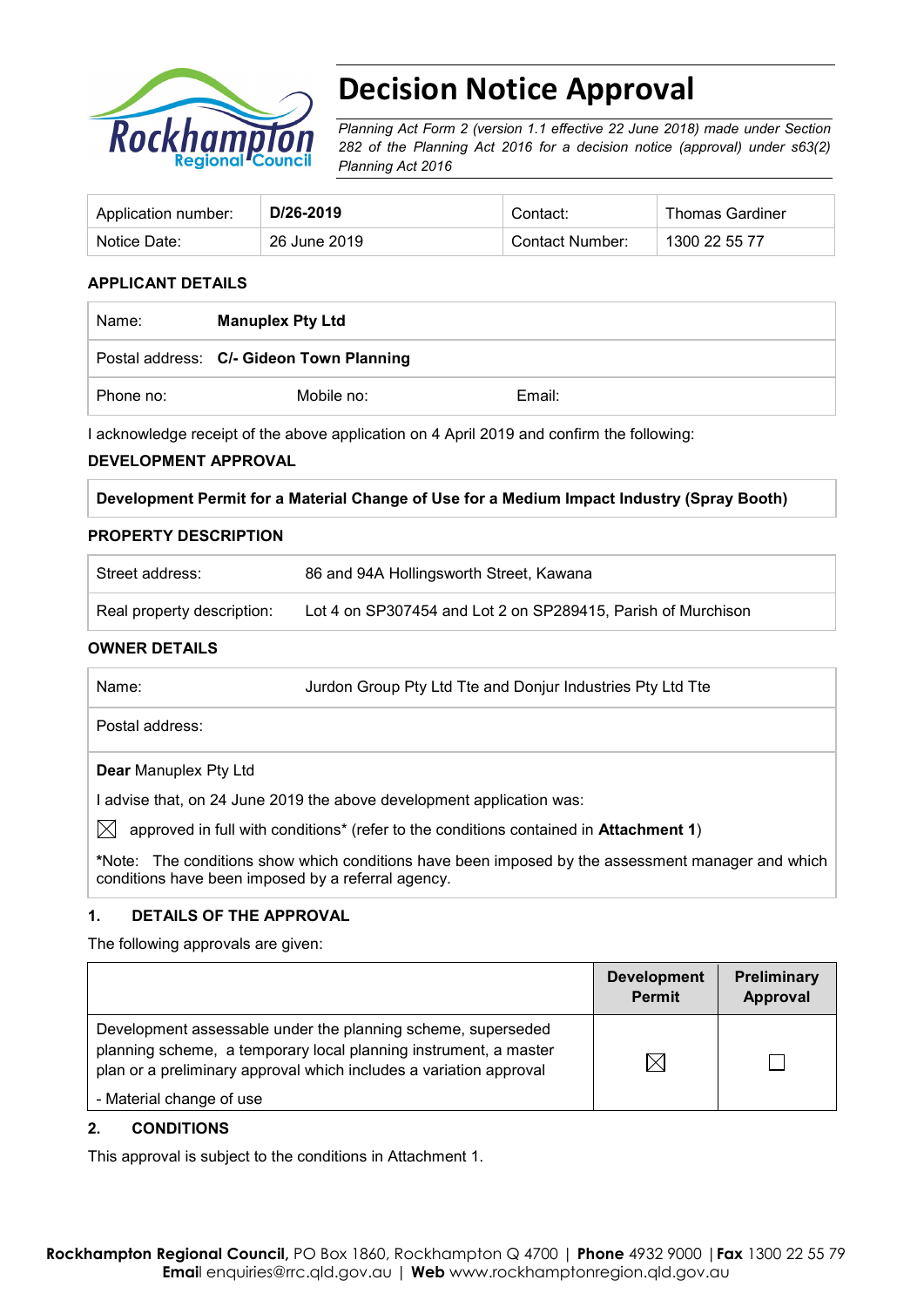#### **3. FURTHER DEVELOPMENT PERMITS REQUIRED**

Please be advised that the following development permits are required to be obtained before the development can be carried out:

| Type of development permit required |                    | Subject of the required development permit |
|-------------------------------------|--------------------|--------------------------------------------|
| Building Works                      |                    |                                            |
| 4.                                  | <b>SUBMISSIONS</b> | <b>NIL</b>                                 |

#### **5. REFERRAL AGENCIES** NIL

The following Referral Agencies were activated by this application.

#### **6. THE APPROVED PLANS**

**The approved development must be completed and maintained generally in accordance with the approved drawings and documents:**

| <b>Drawing/report title</b>                                 | <b>Prepared by</b>                     | <b>Date</b>  | <b>Reference</b><br>number | <b>Rev</b> |
|-------------------------------------------------------------|----------------------------------------|--------------|----------------------------|------------|
| Proposed Site Plan                                          | Design + architecture                  | 2 April 2019 | SP-001                     | 2          |
| <b>Proposed Elevation</b>                                   | Design + architecture                  | 2 April 2019 | SP-002                     | 2          |
| 88 Hollingsworth St Spray<br><b>Booth Extraction System</b> | Truflow Spray Booths (AUst)<br>Pty Ltd | 1 April 2019 | MP-SB-0001                 |            |
| Layout                                                      | Wide Span Sheds                        | 2 April 2019 | AWSI190020-3               | 2          |

#### **7. CURRENCY PERIOD FOR THE APPROVAL (s.85 of the** *Planning Act***)**

The standard currency periods stated in section 85 of *Planning Act 2016* apply to each aspect of development in this approval, if not stated in the conditions of approval attached.

## **8. STATEMENT OF REASONS**

| Description of the<br>development | The proposed development is for a Material Change of Use - Medium Impact<br>Industry (Spray Booth)                                                                                                                                                                                                                                                              |  |  |
|-----------------------------------|-----------------------------------------------------------------------------------------------------------------------------------------------------------------------------------------------------------------------------------------------------------------------------------------------------------------------------------------------------------------|--|--|
| <b>Reasons for Decision</b>       | The proposed spray booth will be a small addition to the existing<br>a)<br>industrial shed and will incorporate a ventilation and filtration system into<br>the design which will prevent any worsening of the impacts of the Low<br>Impact Industry use and to nearby sensitive land uses;                                                                     |  |  |
|                                   | The proposed use does not compromise the strategic framework in the<br>b)<br>Rockhampton Region Planning Scheme 2015;                                                                                                                                                                                                                                           |  |  |
|                                   | Assessment of the development against the relevant zone purpose,<br>C)<br>planning scheme codes and planning scheme policies demonstrates<br>that the proposed development will not cause significant adverse<br>impacts on the surrounding natural environment, built environment and<br>infrastructure, community facilities, or local character and amenity; |  |  |
|                                   | The proposed development does not compromise the relevant State<br>d)<br>Planning Policy; and                                                                                                                                                                                                                                                                   |  |  |
|                                   | On balance, the application should be approved because the<br>e)<br>circumstances favour Council exercising its discretion to approve the<br>application even though the development does not comply with an<br>aspect of the assessment benchmarks.                                                                                                            |  |  |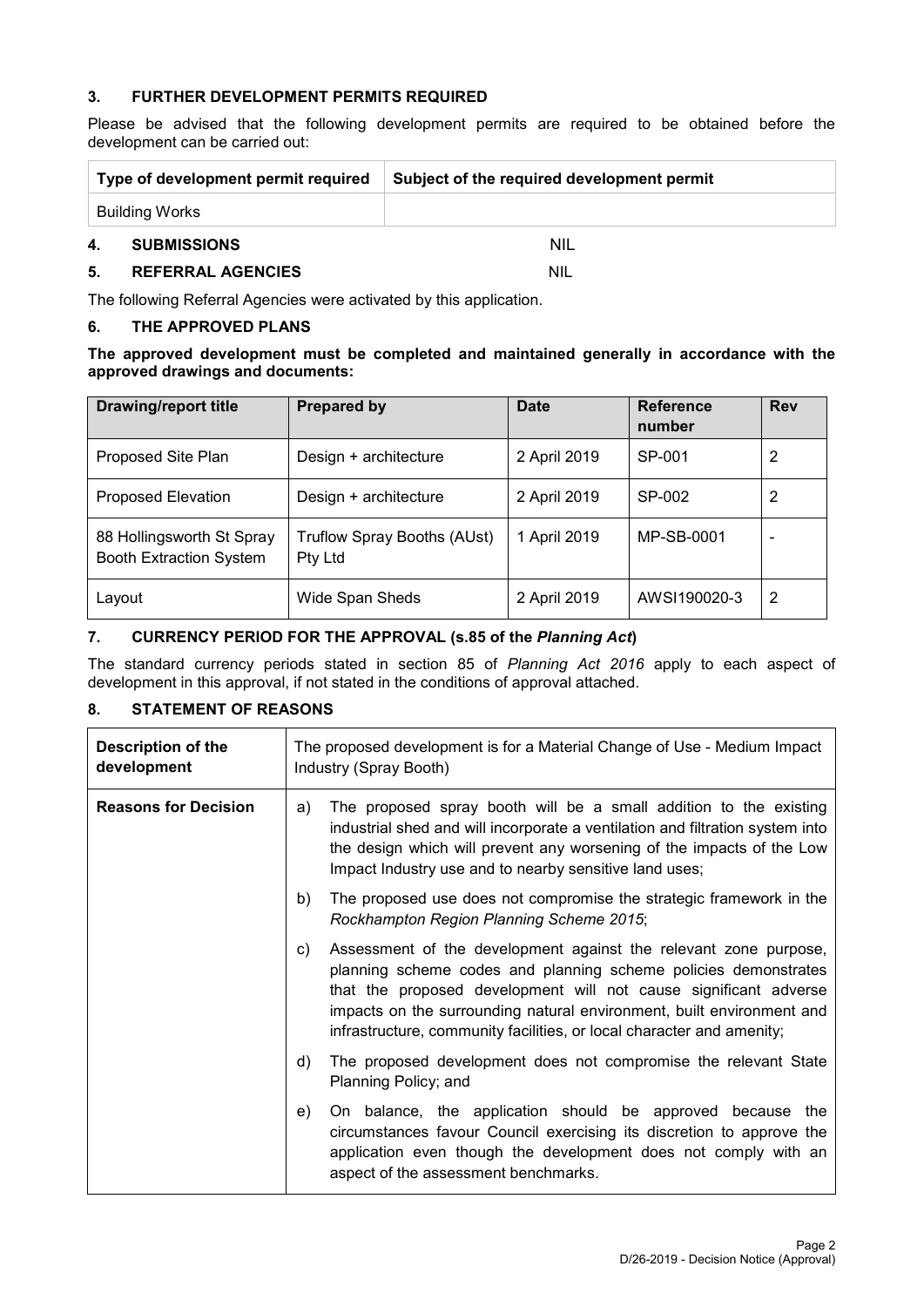| <b>Assessment</b><br><b>Benchmarks</b>             | The proposed development was assessed against the following assessment<br>benchmarks:                                                                                                                                          |                                                                                                                                                |  |  |
|----------------------------------------------------|--------------------------------------------------------------------------------------------------------------------------------------------------------------------------------------------------------------------------------|------------------------------------------------------------------------------------------------------------------------------------------------|--|--|
|                                                    | Low Impact Industry Zone Code;<br>Access, Parking and Transport Code;<br>Landscape Code;<br>Stormwater Management Code;<br>Waste Management Code; and<br>Water and Sewer Code.                                                 |                                                                                                                                                |  |  |
| <b>Compliance with</b><br>assessment<br>benchmarks | The development was assessed against all of the assessment benchmarks<br>listed above and complies with all of these with the exception listed below.                                                                          |                                                                                                                                                |  |  |
|                                                    | <b>Assessment</b><br><b>Benchmark</b>                                                                                                                                                                                          | Reasons for the approval despite non-<br>compliance with benchmark                                                                             |  |  |
|                                                    | The spray booth will incorporate a ventilation and<br>Impact<br>Industry<br>Low<br>Zone Code<br>filtration system which will mitigate any potential<br>adverse effects on the adjoining areas.                                 |                                                                                                                                                |  |  |
|                                                    |                                                                                                                                                                                                                                | The proposed spray booth will be small in scale<br>and will not lead to a worsening of the impacts of<br>the existing Low Impact Industry use. |  |  |
| <b>Matters prescribed by</b><br>regulation         | The State Planning Policy - Part $E_i$<br>$\bullet$<br>The Central Queensland Regional Plan;<br>The Rockhampton Region Planning Scheme 2015; and<br>The common material, being the material submitted with the<br>application. |                                                                                                                                                |  |  |

## **9. APPEAL RIGHTS**

The rights of an applicant to appeal to a tribunal or the Planning and Environment Court against a decision about a development application are set out in chapter 6, part 1 of the *Planning Act 2016*. There may also be a right to make an application for a declaration by a tribunal (see chapter 6, part 2 of the *Planning Act 2016).*

#### *Appeal by an applicant*

An applicant for a development application may appeal to the Planning and Environment Court against the following:

- the refusal of all or part of the development application
- a provision of the development approval
- the decision to give a preliminary approval when a development permit was applied for
- a deemed refusal of the development application.

An applicant may also have a right to appeal to the Development tribunal. For more information, see schedule 1 of the *Planning Act 2016*.

The timeframes for starting an appeal in the Planning and Environment Court are set out in section 229 of the *Planning Act 2016*.

**Attachment 2** is an extract from the *Planning Act 2016* that sets out the applicant's appeal rights and the appeal rights of a submitter.

#### **10. WHEN THE DEVELOPMENT APPROVAL TAKES EFFECT**

This development approval takes effect:

From the time the decision notice is given  $-$  if there is no submitter and the applicant does not appeal the decision to the court.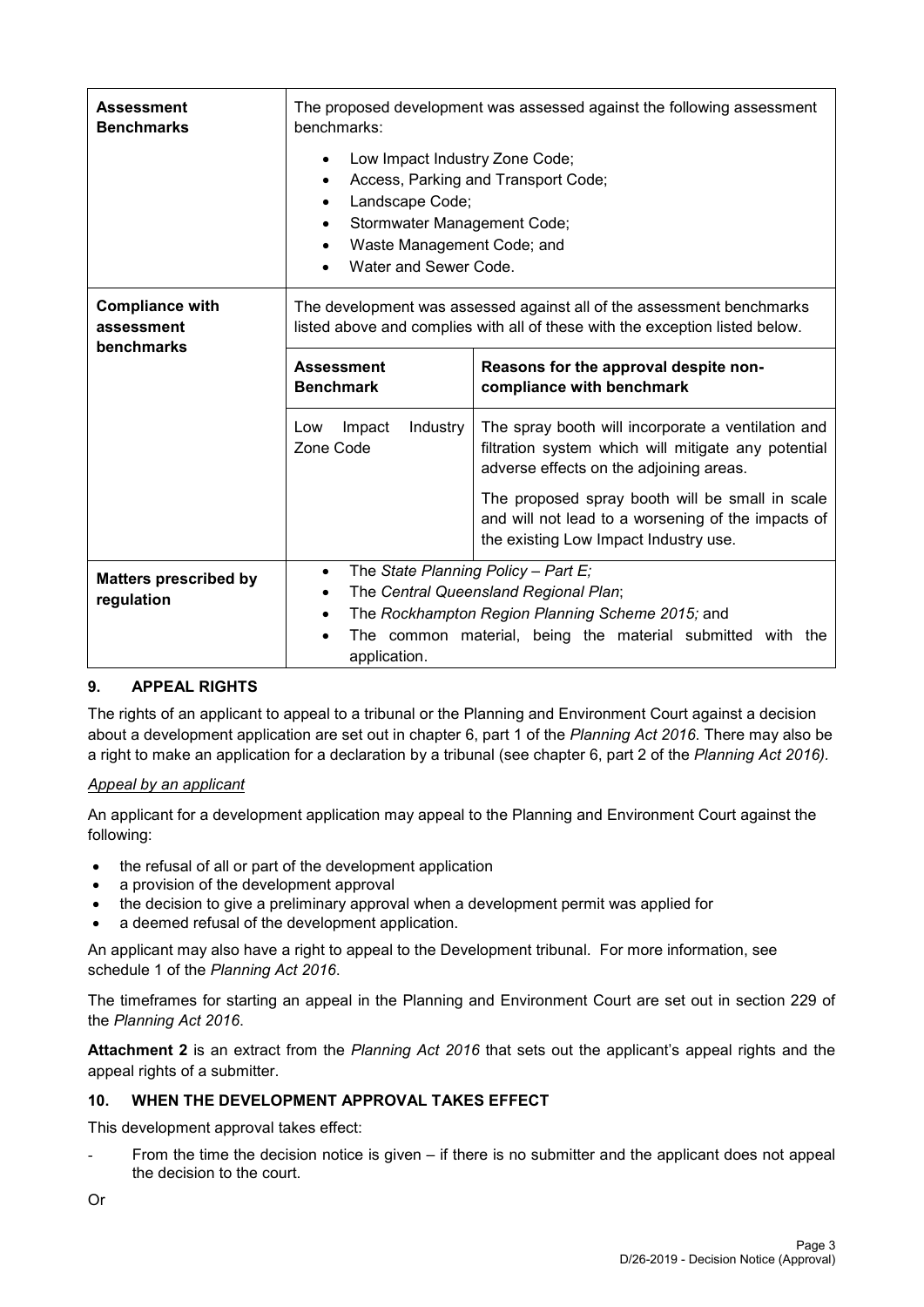- When the submitter's appeal period ends – if there is a submitter and the applicant does not appeal the decision to the court.

Or

- Subject to the decision of the court, when the appeal is finally decided – if an appeal is made to the court.

#### **11. ASSESSMENT MANAGER**

| Name: | Tarnya Fitzgibbon<br><b>COORDINATOR</b> | Signature: | Date: | 26 June 2019 |
|-------|-----------------------------------------|------------|-------|--------------|
|       | DEVELOPMENT ASSESSMENT                  |            |       |              |

### **Attachment 1 – Conditions of the approval**

*Part 1* **–** *Conditions imposed by the assessment manager [Note: where a condition is imposed about infrastructure under Chapter 4 of the Planning Act 2016, the relevant provision of the Act under which this condition was imposed must be specified.]*

#### **Attachment 2—Extract on appeal rights**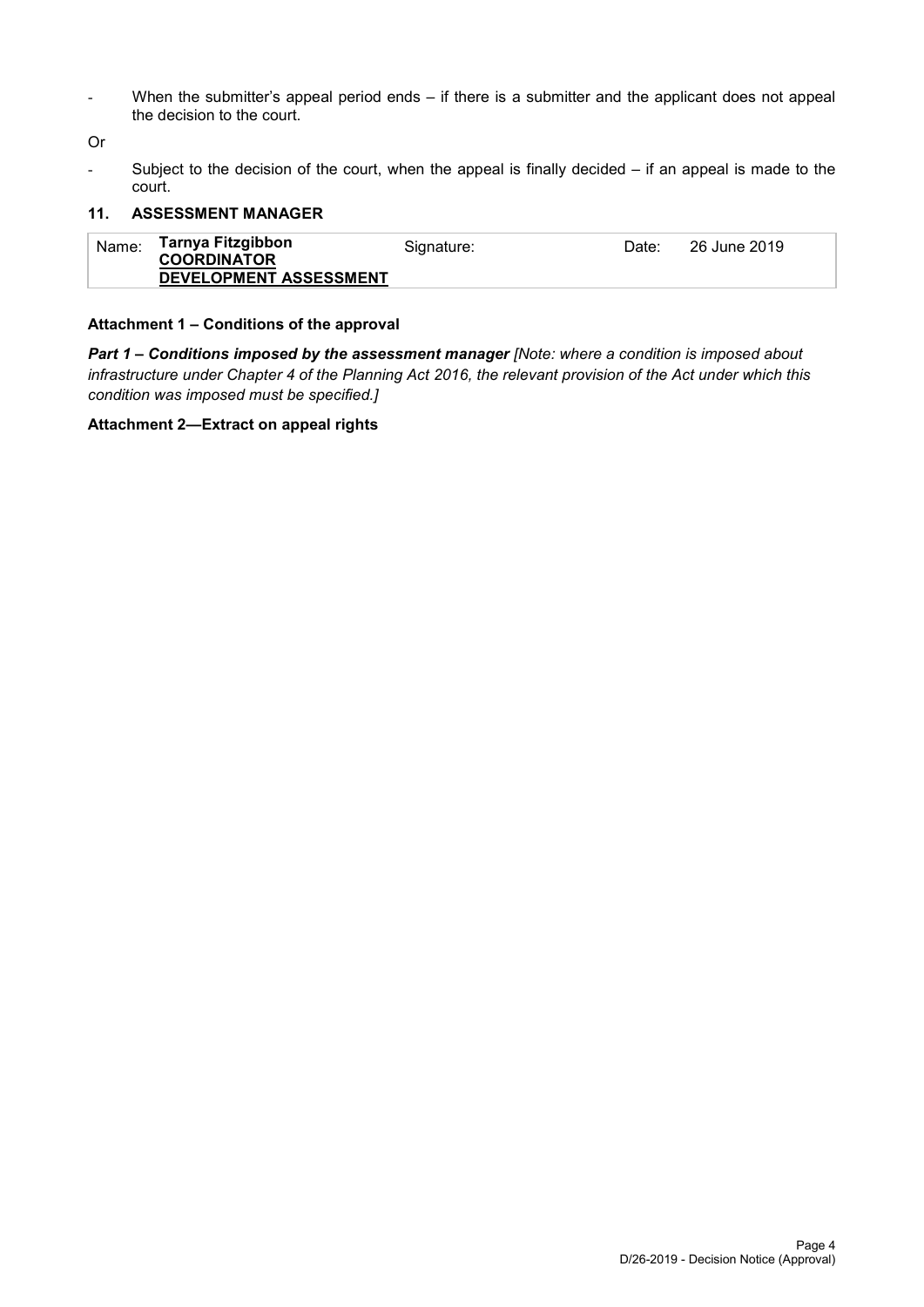

## **Attachment 1 – Part 1 Rockhampton Regional Council Conditions**

*Planning Act 2016*

## 1.0 ADMINISTRATION

- 1.1 The Developer and his employee, agent, contractor or invitee is responsible for ensuring compliance with the conditions of this development approval.
- 1.2 Where these Conditions refer to "Council" in relation to requiring Council to approve or to be satisfied as to any matter, or conferring on the Council a function, power or discretion, that role may be fulfilled in whole or in part by a delegate appointed for that purpose by the Council.
- 1.3 All conditions, works, or requirements of this development approval must be undertaken and completed:
	- 1.3.1 to Council's satisfaction;
	- 1.3.2 at no cost to Council; and
	- 1.3.3 prior to the commencement of the use;

unless otherwise stated.

- 1.4 Infrastructure requirements of this development approval must be contributed to the relevant authorities, where applicable, at no cost to Council, prior to the commencement of the use, unless otherwise stated.
- 1.5 The following further Development Permit must be obtained prior to the commencement of any works associated with their purposes:
	- 1.5.1 Building Works.
- 1.6 All works must be designed, constructed and maintained in accordance with the relevant Council policies, guidelines and standards, unless otherwise stated.
- 1.7 All engineering drawings/specifications, design and construction works must be in accordance with the requirements of the relevant *Australian Standards* and must be approved, supervised and certified by a Registered Professional Engineer of Queensland.

## 2.0 APPROVED PLANS AND DOCUMENTS

2.1 The approved development must be completed and maintained generally in accordance with the approved plans and documents, except where amended by any condition of this development approval:

| <b>Drawing/report title</b>                                 | <b>Prepared by</b>                            | Date         | <b>Reference</b><br>number | <b>Rev</b> |
|-------------------------------------------------------------|-----------------------------------------------|--------------|----------------------------|------------|
| Proposed Site Plan                                          | Design + architecture                         | 2 April 2019 | SP-001                     | 2          |
| <b>Proposed Elevation</b>                                   | Design + architecture                         | 2 April 2019 | SP-002                     | 2          |
| 88 Hollingsworth St Spray<br><b>Booth Extraction System</b> | <b>Truflow Spray Booths</b><br>(AUst) Pty Ltd | 1 April 2019 | MP-SB-0001                 |            |
| Layout                                                      | Wide Span Sheds                               | 2 April 2019 | AWSI190020-3               | 2          |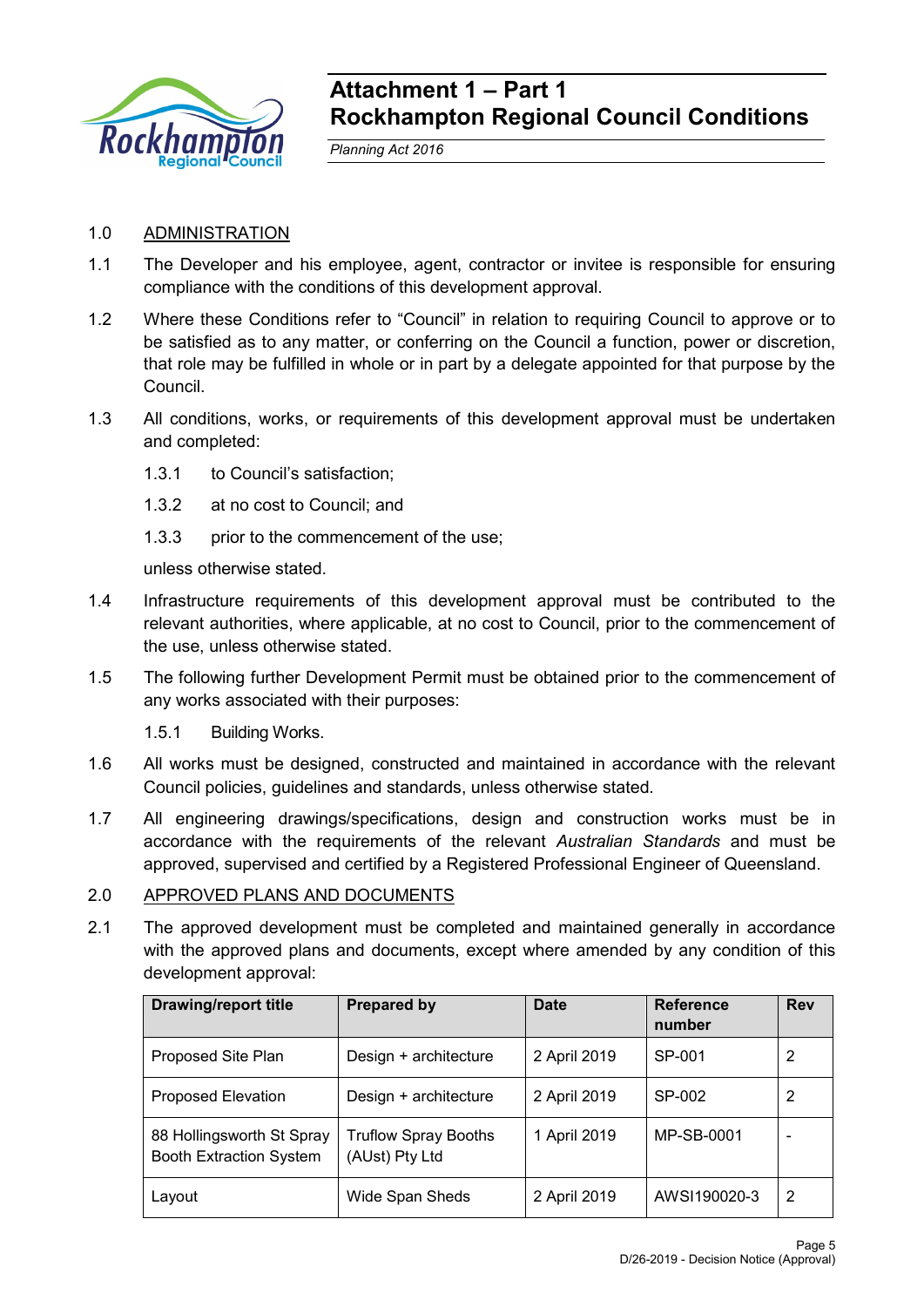- 2.2 Where there is any conflict between the conditions of this development approval and the details shown on the approved plans and documents, the conditions of this development approval must prevail.
- 2.3 Where conditions require the above plans or documents to be amended, the revised document(s) must be submitted for approval by Council prior to the submission of an application for a Development Permit for Building Works.

## 3.0 PLUMBING AND DRAINAGE WORKS

- 3.1 All internal plumbing and drainage works must be designed and constructed in accordance with the approved plans (refer to condition 2.1), *Capricorn Municipal Development Guidelines*, *Water Supply (Safety and Reliability) Act 2008, Plumbing and Drainage Act 2002* and Council's Plumbing and Drainage Policies.
- 3.2 The development must be connected to Council's reticulated sewerage and water networks.
- 3.3 The existing sewerage and water connection point(s) must be retained, and upgraded if necessary, to service the development.
- 3.4 Sewer connections and water meter boxes located within trafficable areas must be raised or lowered to suit the finished surface levels and must be provided with heavy duty trafficable lids.
- 3.5 Alteration, disconnection or relocation of internal plumbing and sanitary drainage works associated with the existing building must be in accordance with regulated work under the *Plumbing and Drainage Act 2002* and Council's Plumbing and Drainage Policies.

## 4.0 ROOF AND ALLOTMENT DRAINAGE WORKS

- 4.1 All roof and allotment drainage works must be designed and constructed in accordance with the approved plans (refer to condition 2.1), *Queensland Urban Drainage Manual*, *Capricorn Municipal Development Guidelines* and sound engineering practice.
- 4.2 All roof and allotment runoff from the development must be directed to a lawful point of discharge and must not restrict, impair or change the natural flow of runoff water or cause a nuisance to surrounding land or infrastructure.
- 4.3 All roof water must be collected and drained to the existing drainage channel located to the north of the existing building.

Note: Council's preference is to have this stormwater piped to the drainage channel.

- 5.0 SITE WORKS
- 5.1 All earthworks must be undertaken in accordance with *Australian Standard AS3798 "Guidelines on earthworks for commercial and residential developments".*
- 5.2 Site works must be constructed such that they do not, at any time, in any way restrict, impair or change the natural flow of runoff water, or cause a nuisance or worsening to surrounding land or infrastructure.

## 6.0 BUILDING WORKS

- 6.1 A Development Permit for Building Works must be obtained prior to the commencement of any building works required by this development approval.
- 6.2 All building works must be undertaken in accordance with *Queensland Development Code, Mandatory Part 1.4* for building over or near relevant infrastructure.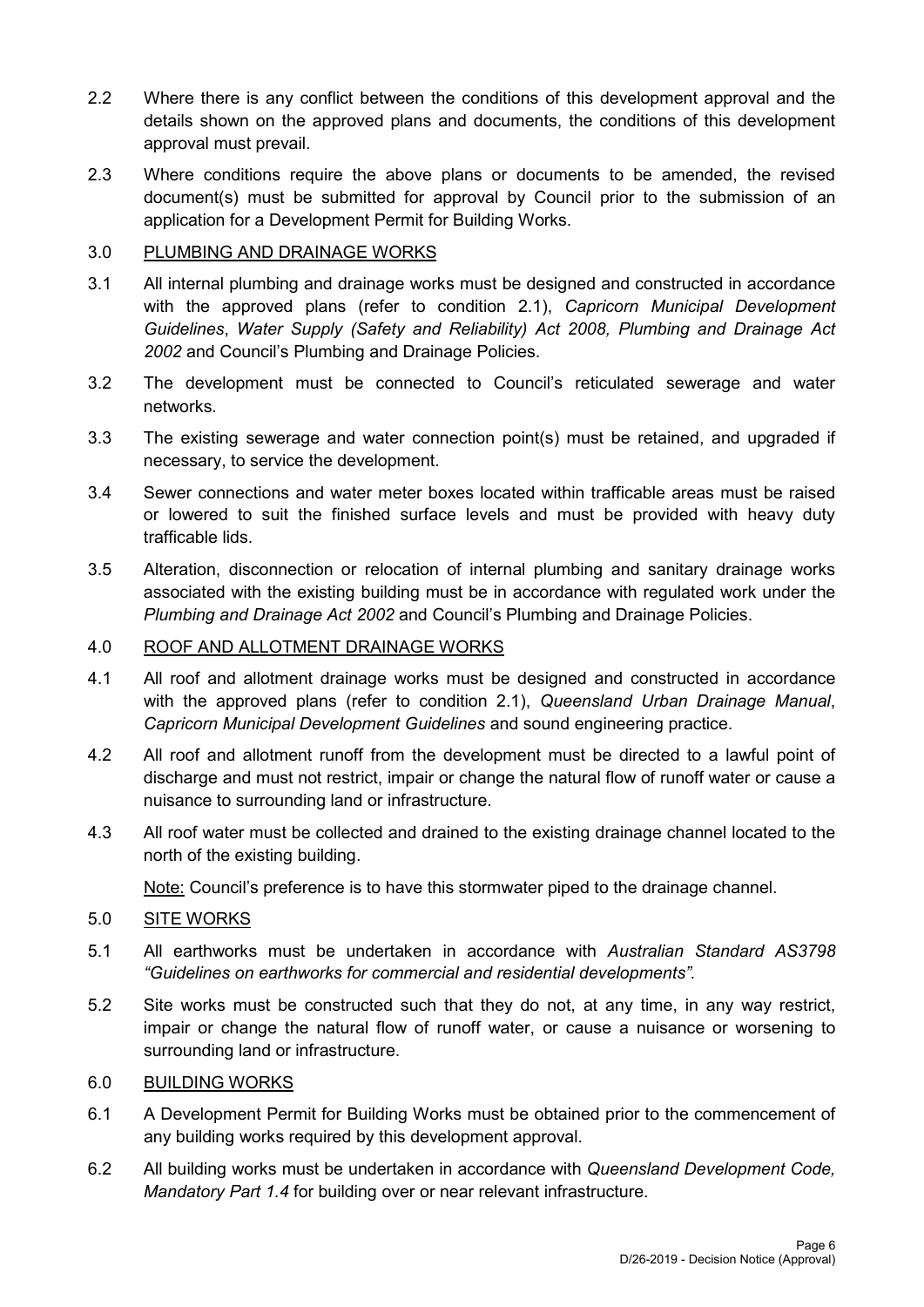## 7.0 ELECTRICITY

7.1 Electricity services must be provided to the development in accordance with the standards and requirements of the relevant service provider.

## 8.0 TELECOMMUNICATIONS

8.1 Telecommunications services must be provided to the development in accordance with the standards and requirements of the relevant service provider.

## 9.0 ASSET MANAGEMENT

- 9.1 Any alteration necessary to electricity, telephone, water mains, sewerage mains, and/or public utility installations resulting from the development or in connection with the development, must be undertaken and completed at no cost to Council.
- 9.2 Any damage to existing stormwater, water supply and sewerage infrastructure, kerb and channel, pathway or roadway (including removal of concrete slurry from public land and Council infrastructure), that occurs while any works are being carried out in association with this development approval must be repaired at full cost to the developer. This includes the reinstatement of any existing traffic signs or pavement markings that may have been removed or damaged.

## 10.0 ENVIRONMENTAL HEALTH

- 10.1 Any lighting devices associated with the development, such as sensory lighting, must be positioned on the development site and shielded so as not to cause glare or other nuisance to nearby residents and motorists. Night lighting must be designed, constructed and operated in accordance with Australian Standard AS4282 "Control of the obtrusive effects of outdoor lighting".
- 10.2 Operations on the development site must have no significant impact on the amenity of adjoining premises or the surrounding area due to the emission of light, noise, odour or dust.
- 10.3 When requested by Council, nuisance monitoring must be undertaken and recorded within three (3) months, to investigate any genuine complaint of nuisance caused by noise, light, odour or dust. An analysis of the monitoring data and a report, including nuisance mitigation measures, must be provided to Council within fourteen (14) days of the completion of the investigation. Council may require any nuisance mitigation measures identified in the assessment to be implemented within appropriate timeframes.
- 10.4 An incidents register must be kept at the premises and it must record any incidents including but not limited to:
	- 10.4.1 any fire at the premises; and
	- 10.4.2 any release of contaminants not in accordance with the development approval conditions.
- 10.5 Odour and visible contaminants, including but not limited to dust, fume, smoke, aerosols, overspray or particulates, must not be released to the environment in a manner that will or may cause environmental nuisance or harm unless such release is authorised by Council.
- 10.6 Plant and equipment must be maintained in proper working order at all times, in accordance with the manufacturer's directions to ensure the efficiency of the equipment.
- 10.7 No contaminants are permitted to be released to land or water, including soil, silt, oils, detergents, et cetera. Any wash-down areas used for the maintenance or cleaning of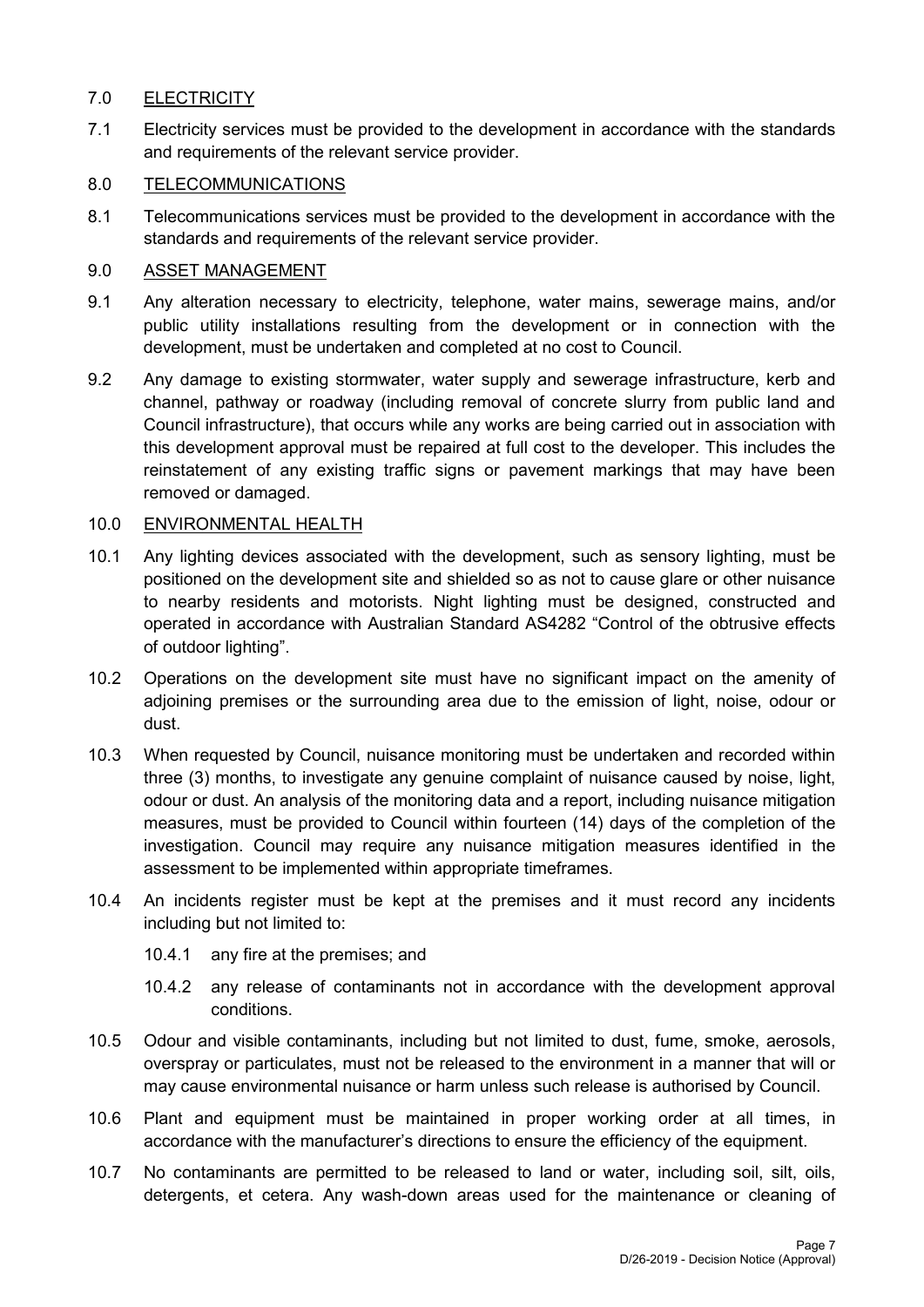equipment (including vehicles) must be appropriately bunded and drained to the sewer network in accordance with a trade waste permit

- 10.8 All chemicals and/or environmentally hazardous liquids must be contained within a covered, bunded storage area that has a volume of at least that of the largest container in the bund plus twenty-five percent (25%) of the total storage capacity.
- 10.9 An appropriate spill kit must be kept on-site for neutralising or decontaminating spills. The spill kit must be clearly identifiable, maintained regularly and stored in a central location that is easily accessible to employees. Staff must be adequately trained in the use of these materials. The spill kit may consist of:
	- 10.9.1 a bin with a tight-fitting lid, partially filled with non-combustible absorbent material such as vermiculite;
	- 10.9.2 a broom, shovel, face shield, chemically-resistant boots and gloves; and
	- 10.9.3 waste bags and ties.
- 10.10 Any spillage of environmentally hazardous liquids or other materials must be cleaned up as quickly as practicable. Any spillage of waste and/or contaminants must not be hosed or swept to any stormwater drainage system, roadside gutter or waters.
- 10.11 Regulated waste and any other waste must not be released to the environment, stored, transferred or disposed of in such a manner that it will or may cause environmental harm or nuisance. This includes any waste being burnt or incinerated at the premises.
- 10.12 All traceable regulated waste must be removed from the premises by a licensed regulated waste transporter.
- 10.13 Where regulated waste is removed from the premises, records must be maintained for a period of five (5) years, and include the following:
	- 10.13.1 the date, quantity and type of waste removed;
	- 10.13.2 a copy of any licensed waste transport vehicle dockets;
	- 10.13.3 the name of the licensed regulated waste removalist and/or disposal operator; and
	- 10.13.4 the intended treatment and/or disposal destination of the waste.

These records must be available for inspection by Council when requested.

## 11.0 SURFACE COATING AND SPRAY PAINTING (ERA 38)

- 11.1 Surface coating and spray painting must be carried out in a fully enclosed booth built to *Australian Standard AS4114.1:2003 "Spray painting booths, designated spray painting areas and paint mixing rooms Part 1: Design, construction and testing"* and *Australian Standard AS4114.2:2003 "Spray painting booths, designated spray painting area and paint mixing rooms Part 2: Installation and maintenance"*.
- 11.2 Certification that the surface coating or spray painting booth has been built and installed in accordance with *Australian Standard AS4114.1:2003 and Australian Standard AS4114.2:2003* must be provided to Council prior to the commencement of the use.

## 12.0 OPERATING PROCEDURES

12.1 All construction materials, waste, waste skips, machinery and contractors' vehicles must be located and stored or parked within the development site. Storage of materials or parking of construction machinery or contractors' vehicles must not occur within Hollingsworth Street or Jormarant Place.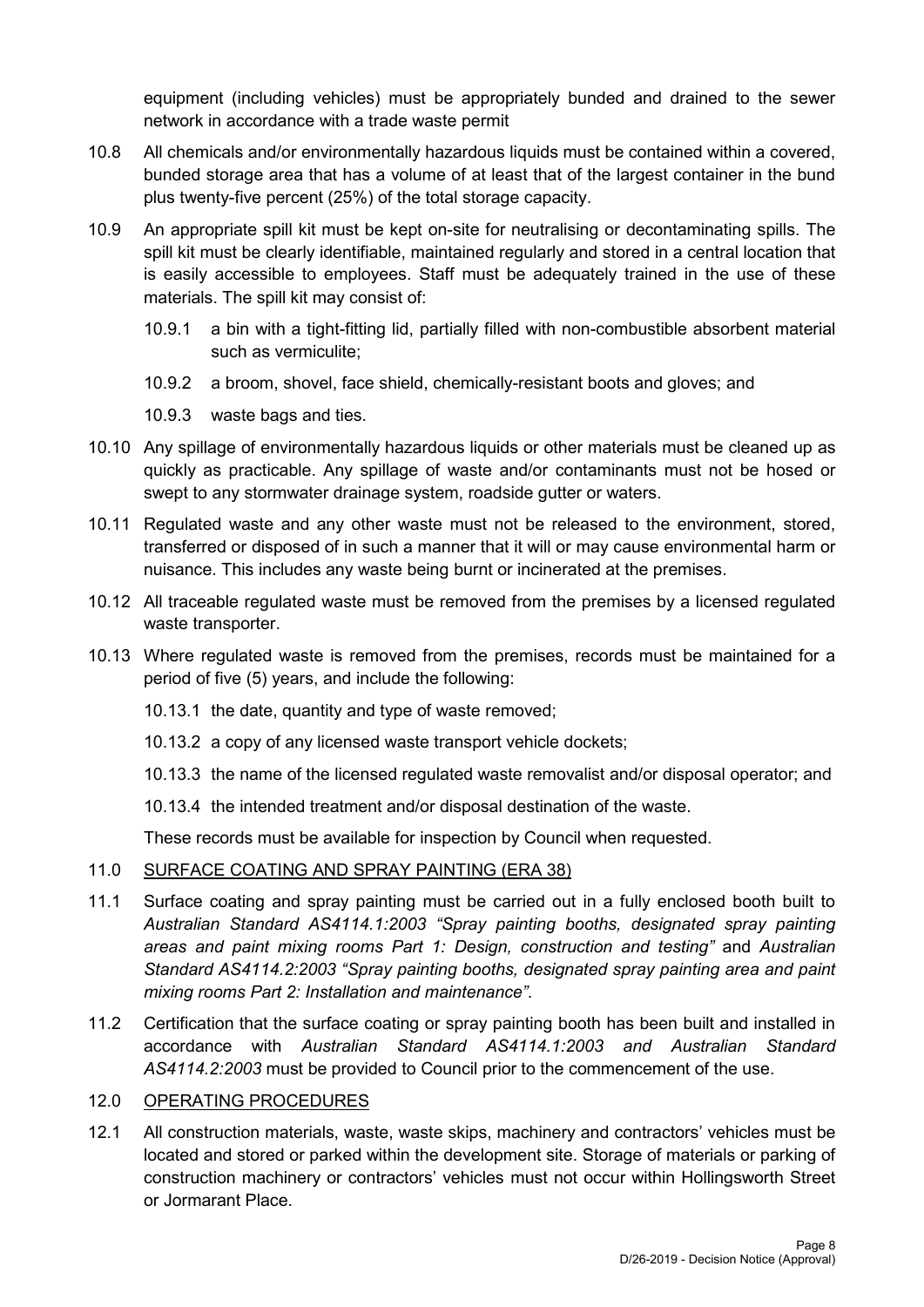## 12.2 All waste storage areas must be:

- 12.2.1 kept in a clean and tidy condition; and
- 12.2.2 maintained in accordance with *Environmental Protection Regulation 2008*.

## ADVISORY NOTES

## NOTE 1. Aboriginal Cultural Heritage

It is advised that under section 23 of the *Aboriginal Cultural Heritage Act 2003*, a person who carries out an activity must take all reasonable and practicable measures to ensure the activity does not harm Aboriginal cultural heritage (the "cultural heritage duty of care"). Maximum penalties for breaching the duty of care are listed in the Aboriginal cultural heritage legislation. The information on Aboriginal cultural heritage is available on the Department of Aboriginal and Torres Strait Islander and Partnerships website [www.datsip.qld.gov.au.](http://www.datsip.qld.gov.au/)

## NOTE 2. Asbestos Removal

Any demolition and/or removal works involving asbestos materials must be undertaken in accordance with the requirements of the *Work Health and Safety Act 2011* and *Public Health Act 2005*.

## NOTE 3. General Environmental Duty

General environmental duty under the *Environmental Protection Act 1994* prohibits unlawful environmental nuisance caused by noise, aerosols, particles, dust, ash, fumes, light, odour or smoke beyond the boundaries of the development site during all stages of the development including earthworks, construction and operation.

## NOTE 4. General Safety Of Public During Construction

The *Work Health and Safety Act 2011* and *Manual of Uniform Traffic Control Devices* must be complied with in carrying out any construction works, and to ensure safe traffic control and safe public access in respect of works being constructed on a road.

## NOTE 5. Duty to Notify of Environmental Harm

If a person becomes aware that serious or material environmental harm is caused or threatened the by an activity or an associated activity, that person has a duty to notify Rockhampton Regional Council.

## NOTE 6. Infrastructure Charges Notice

This application is subject to infrastructure charges in accordance with Council policies. The charges are presented on an Infrastructure Charges Notice.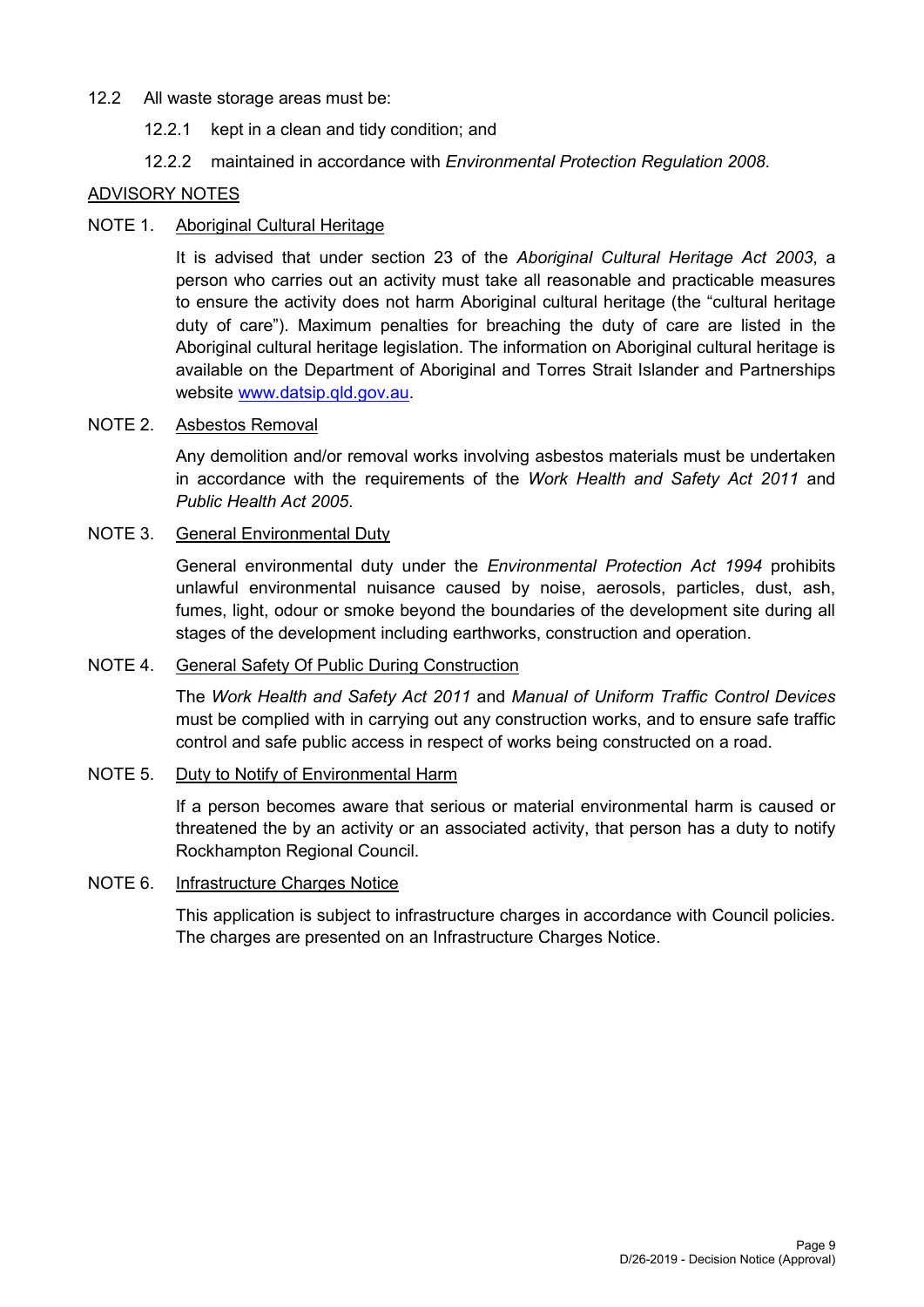

# **Attachment 2 - Appeal Rights**

*PLANNING ACT 2016*

The following is an extract from the *Planning Act 2016 (Chapter 6)*

#### *Appeal rights*

#### *229 Appeals to tribunal or P&E Court*

- (1) Schedule 1 states—
	- (a) matters that may be appealed to— (i)either a tribunal or the P&E Court; or (ii)only a tribunal; or (iii)only the P&E Court; and
	- (b) the person—

(i)who may appeal a matter (the **appellant**); and (ii)who is a respondent in an appeal of the matter; and (iii)who is a co-respondent in an appeal of the matter; and

- (iv)who may elect to be a co-respondent in an appeal of the matter.
- (2) An appellant may start an appeal within the appeal period.
- (3) The **appeal period** is—
	- (a) for an appeal by a building advisory agency—10 business days after a decision notice for the decision is given to the agency or
	- (b) for an appeal against a deemed refusal—at any time after the deemed refusal happens; or
	- (c) for an appeal against a decision of the Minister, under chapter 7, part 4, to register premises or to renew the registration of premises—20 business days after a notice is published under section 269(3)(a) or (4); or
	- (d) for an appeal against an infrastructure charges notice— 20 business days after the infrastructure charges notice is given to the person; or
	- (e) for an appeal about a deemed approval of a development application for which a decision notice has not been given—30 business days after the applicant gives the deemed approval notice to the assessment manager; or
	- (f) for any other appeal—20 business days after a notice of the decision for the matter, including an enforcement notice, is given to the person.

#### Note—

See the P&E Court Act for the court's power to extend the appeal period.

- (4) Each respondent and co-respondent for an appeal may be heard in the appeal.
- (5) If an appeal is only about a referral agency's response, the assessment manager may apply to the tribunal or P&E Court to withdraw from the appeal.
- (6) To remove any doubt, it is declared that an appeal against an infrastructure charges notice must not be about—
	- (a) the adopted charge itself; or
	- (b) for a decision about an offset or refund—
		- (i) the establishment cost of trunk infrastructure identified in a LGIP; or
		- (ii) the cost of infrastructure decided using the method

included in the local government's charges resolution.

- **230 Notice of appeal**
- (1) An appellant starts an appeal by lodging, with the registrar of the tribunal or P&E Court, a notice of appeal that—
	- (a) is in the approved form; and
	- (b) succinctly states the grounds of the appeal.
- (2) The notice of appeal must be accompanied by the required fee.
- (3) The appellant or, for an appeal to a tribunal, the registrar must, within the service period, give a copy of the notice of appeal to—
- (a) the respondent for the appeal; and
- (b) each co-respondent for the appeal; and
- (c) for an appeal about a development application under schedule 1, table 1, item 1—each principal submitter for the development application; and
- (d) for an appeal about a change application under schedule 1, table 1, item 2—each principal submitter for the change application; and
- (e) each person who may elect to become a co-respondent for the appeal, other than an eligible submitter who is not a principal submitter in an appeal under paragraph (c) or (d); and
- (f) for an appeal to the P&E Court—the chief executive; and
- (g) for an appeal to a tribunal under another Act—any other person who the registrar considers appropriate.
- (4) The **service period** is—
	- (a) if a submitter or advice agency started the appeal in the P&E Court—2 business days after the appeal is started; or
	- (b) otherwise—10 business days after the appeal is started.
- (5) A notice of appeal given to a person who may elect to be a co-respondent must state the effect of subsection
- (6) A person elects to be a co-respondent by filing a notice of election, in the approved form, within 10 business days after the notice of appeal is given to the person*.*
- **231 Other appeals**
- (1) Subject to this chapter, schedule 1 and the P&E Court Act, unless the Supreme Court decides a decision or other matter under this Act is affected by jurisdictional error, the decision or matter is non-appealable.
- (2) The Judicial Review Act 1991, part 5 applies to the decision or matter to the extent it is affected by jurisdictional error.
- (3) A person who, but for subsection (1) could have made an application under the Judicial Review Act 1991 in relation to the decision or matter, may apply under part 4 of that Act for a statement of reasons in relation to the decision or matter.
- (4) In this section— **decision** includes—
	- (a) conduct engaged in for the purpose of making a decision; and
	- (b) other conduct that relates to the making of a decision; and
	- (c) the making of a decision or the failure to make a decision; and
	- (d) a purported decision; and
	- (e) a deemed refusal.

**non-appealable**, for a decision or matter, means the decision or matter—

- (a) is final and conclusive; and
- (b) may not be challenged, appealed against, reviewed, quashed, set aside or called into question in any other way under the Judicial Review Act 1991 or otherwise, whether by the Supreme Court, another court, a tribunal or another entity; and
- (c) is not subject to any declaratory, injunctive or other order of the Supreme Court, another court, a tribunal or another entity on any ground.

#### **232 Rules of the P&E Court**

- (1) A person who is appealing to the P&E Court must comply with the rules of the court that apply to the appeal.
- (2) However, the P&E Court may hear and decide an appeal even if the person has not complied with rules of the P&E Court.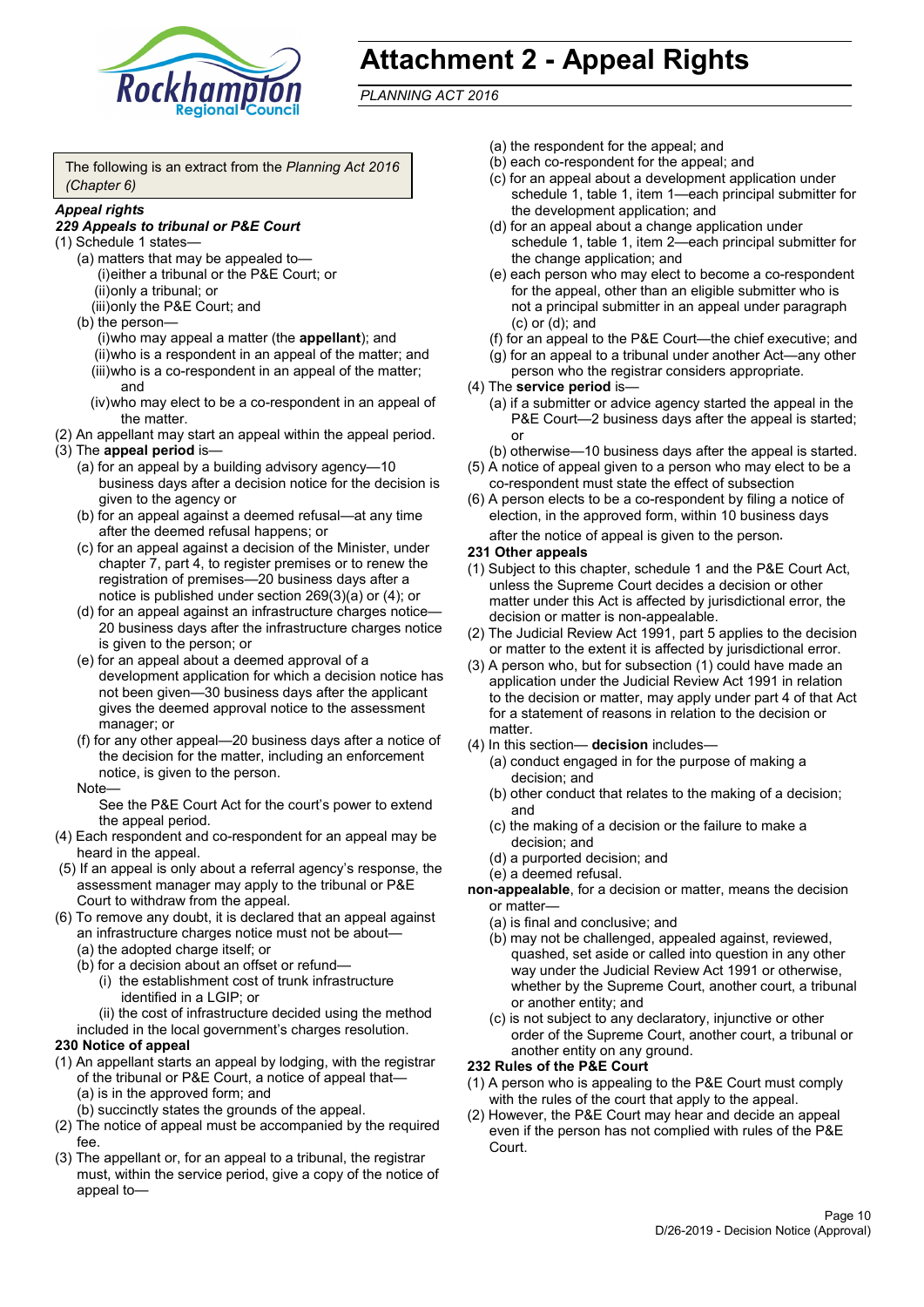

## **Appeal Rights**

*PLANNING ACT 2016*

## **Schedule 1**

#### **Appeals section 229 1 Appeal rights and parties to appeals**

- (1) Table 1 states the matters that may be appealed to—(a) the P&E court; or (b) a tribunal.
- (2) However, table 1 applies to a tribunal only if the matter involves—
	- (a) the refusal, or deemed refusal of a development application, for—
	- (i) a material change of use for a classified building; or
	- (ii) operational work associated with building work, a retaining wall, or a tennis court; or
	- (b) a provision of a development approval for—
	- (i) a material change of use for a classified building; or
- (ii) operational work associated with building work, a retaining wall, or a tennis court; or
	- (c) if a development permit was applied for—the decision to give a preliminary approval for—
		- (i) a material change of use for a classified building; or
		- (ii) operational work associated with building work, a retaining wall, or a tennis court; or
	- (d) a development condition if—
		- (i) the development approval is only for a material change of use that involves the use of a building classified under the Building Code as a class 2 building; and
		- (ii) the building is, or is proposed to be, not more than 3 storeys; and
		- (iii) the proposed development is for not more than 60 sole-occupancy units; or
	- (e) a decision for, or a deemed refusal of, an extension application for a development approval that is only for a material change of use of a classified building; or
	- (f) a decision for, or a deemed refusal of, a change application for a development approval that is only for a material change of use of a classified building; or
	- (g) a matter under this Act, to the extent the matter relates to—
		- (i) the Building Act, other than a matter under that Act that may or must be decided by the Queensland Building and Construction Commission; or
		- (ii) the Plumbing and Drainage Act, part 4 or 5; or
	- (h) a decision to give an enforcement notice in relation to a matter under paragraphs (a) to (g); or
	- (i) a decision to give an infrastructure charges notice; or
	- (j) the refusal, or deemed refusal, of a conversion application; or
	- (k) a matter that, under another Act, may be appealed to the tribunal; or
	- (l) a matter prescribed by regulation.
- (3) Also, table 1 does not apply to a tribunal if the matter

involves—

- (a) for a matter in subsection  $(2)(a)$  to  $(d)$ 
	- (i) a development approval for which the development application required impact assessment; and
	- (ii) a development approval in relation to which the assessment manager received a properly made submission for the development application; or
- (b) a provision of a development approval about the identification or inclusion, under a variation approval, of a matter for the development.
- (4) Table 2 states the matters that may be appealed only to the P&E Court.
- (5) Table 3 states the matters that may be appealed only to the tribunal.
- (6) In each table—
	- (a) column 1 states the appellant in the appeal; and
	- (b) column 2 states the respondent in the appeal; and
	- (c) column 3 states the co-respondent (if any) in the appeal; and
	- (d) column 4 states the co-respondents by election (if any) in the appeal.
- (7) If the chief executive receives a notice of appeal under section 230(3)(f), the chief executive may elect to be a corespondent in the appeal.

| Table 1                                                                                                          |                                                                                                                                                                                                                            |                                                                  |                                                       |  |  |
|------------------------------------------------------------------------------------------------------------------|----------------------------------------------------------------------------------------------------------------------------------------------------------------------------------------------------------------------------|------------------------------------------------------------------|-------------------------------------------------------|--|--|
|                                                                                                                  |                                                                                                                                                                                                                            | Appeals to the P&E Court and, for certain matters, to a tribunal |                                                       |  |  |
| 1. Development applications<br>An appeal may be made against-<br>(c) a provision of the development approval; or | (a) the refusal of all or part of the development application; or<br>(b) the deemed refusal of the development application; or<br>(d) if a development permit was applied for-the decision to give a preliminary approval. |                                                                  |                                                       |  |  |
| Column 1                                                                                                         | Column 2                                                                                                                                                                                                                   | Column 3                                                         | Column 4                                              |  |  |
| Appellant                                                                                                        | Co-respondent by election<br>Respondent<br>Co-respondent                                                                                                                                                                   |                                                                  |                                                       |  |  |
| $($ if any $)$<br>$($ if any $)$                                                                                 |                                                                                                                                                                                                                            |                                                                  |                                                       |  |  |
| The applicant                                                                                                    | The assessment<br>manager                                                                                                                                                                                                  | If the appeal is about<br>a concurrence                          | 1 A concurrence agency that is<br>not a co-respondent |  |  |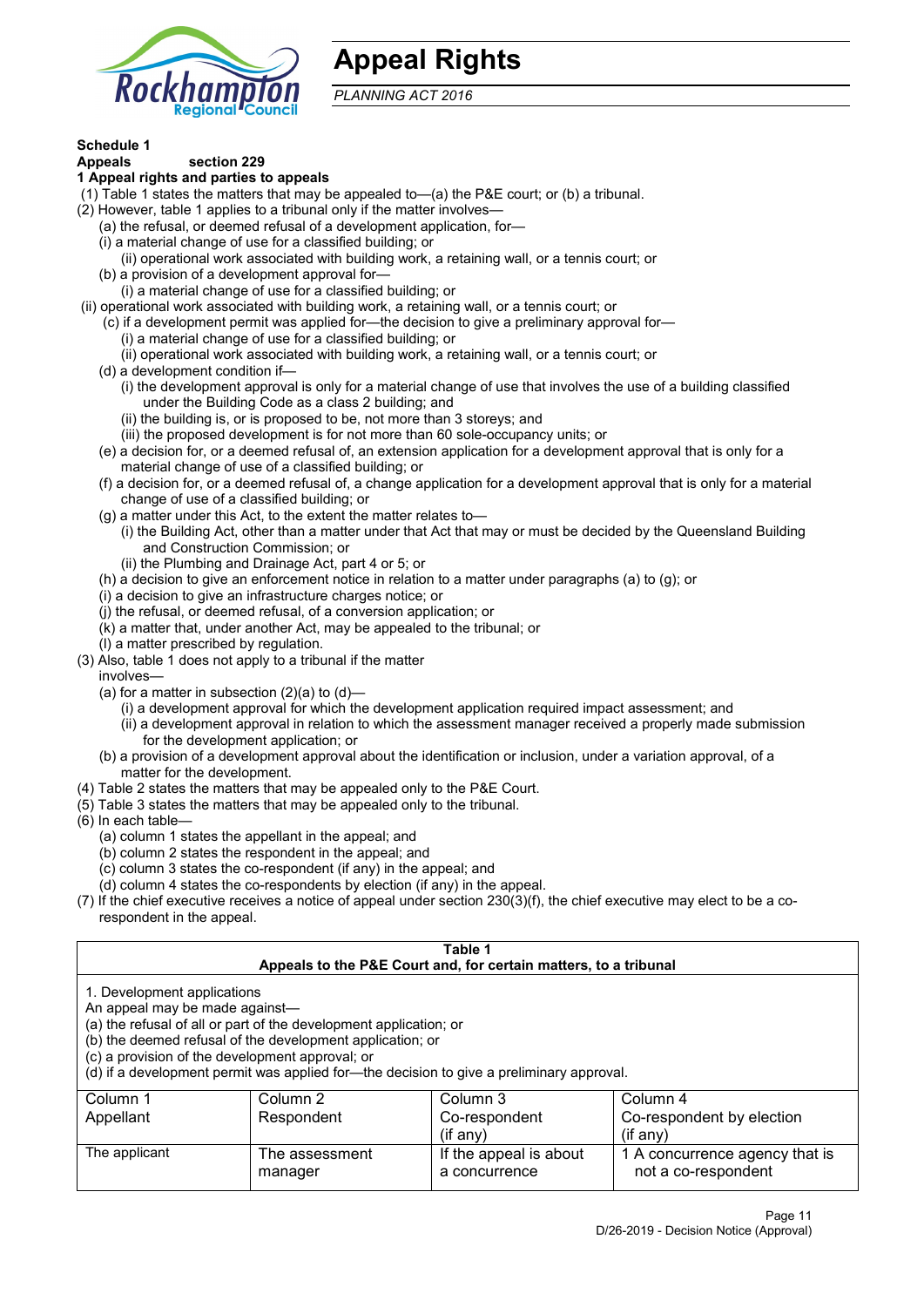| Table 1<br>Appeals to the P&E Court and, for certain matters, to a tribunal                                                                                                                                      |                                   |                                                                 |                                                                                                                                                                                                                                                                                                                                                 |  |
|------------------------------------------------------------------------------------------------------------------------------------------------------------------------------------------------------------------|-----------------------------------|-----------------------------------------------------------------|-------------------------------------------------------------------------------------------------------------------------------------------------------------------------------------------------------------------------------------------------------------------------------------------------------------------------------------------------|--|
|                                                                                                                                                                                                                  |                                   | agency's referral<br>response-the<br>concurrence agency         | 2 If a chosen Assessment<br>manager is the respondent-<br>the prescribed assessment<br>manager<br>3 Any eligible advice agency for<br>the application<br>4 Any eligible submitter for the<br>application                                                                                                                                        |  |
| 2. Change applications<br>An appeal may be made against-<br>(b) a deemed refusal of a change application.                                                                                                        |                                   |                                                                 | (a) a responsible entity's decision for a change application, other than a decision made by the P&E court; or                                                                                                                                                                                                                                   |  |
| Column 1<br>Appellant                                                                                                                                                                                            | Column <sub>2</sub><br>Respondent | Column 3<br>Co-respondent<br>(if any)                           | Column 4<br>Co-respondent by election<br>(if any)                                                                                                                                                                                                                                                                                               |  |
| 1 The applicant<br>2 If the responsible<br>entity is the<br>assessment<br>manager-an<br>affected entity that<br>gave a pre-request<br>notice or response<br>notice                                               | The responsible<br>entity         | If an affected entity<br>starts the appeal-the<br>applicant     | 1 A concurrence agency for the<br>development application<br>2 If a chosen assessment<br>manager is the respondent-<br>the prescribed assessment<br>manager<br>3 A private certifier for the<br>development application<br>4 Any eligible advice agency for<br>the change application<br>5 Any eligible submitter for the<br>change application |  |
| 3. Extension applications<br>An appeal may be made against-<br>(a) the assessment manager's decision about an extension application; or<br>(b) a deemed refusal of an extension application.                     |                                   |                                                                 |                                                                                                                                                                                                                                                                                                                                                 |  |
| Column 1<br>Appellant                                                                                                                                                                                            | Column <sub>2</sub><br>Respondent | Column 3<br>Co-respondent<br>(if any)                           | Column 4<br>Co-respondent by election<br>(if any)                                                                                                                                                                                                                                                                                               |  |
| 1 The applicant<br>1<br>For a matter other<br>$\mathbf{2}$<br>than a deemed<br>refusal of an<br>extension<br>application - a<br>concurrence<br>agency, other than<br>the chief executive,<br>for the application | The assessment<br>manager         | If a concurrence<br>agency starts the<br>appeal - the applicant | If a chosen assessment<br>manager is the respondent – the<br>prescribed assessment manager                                                                                                                                                                                                                                                      |  |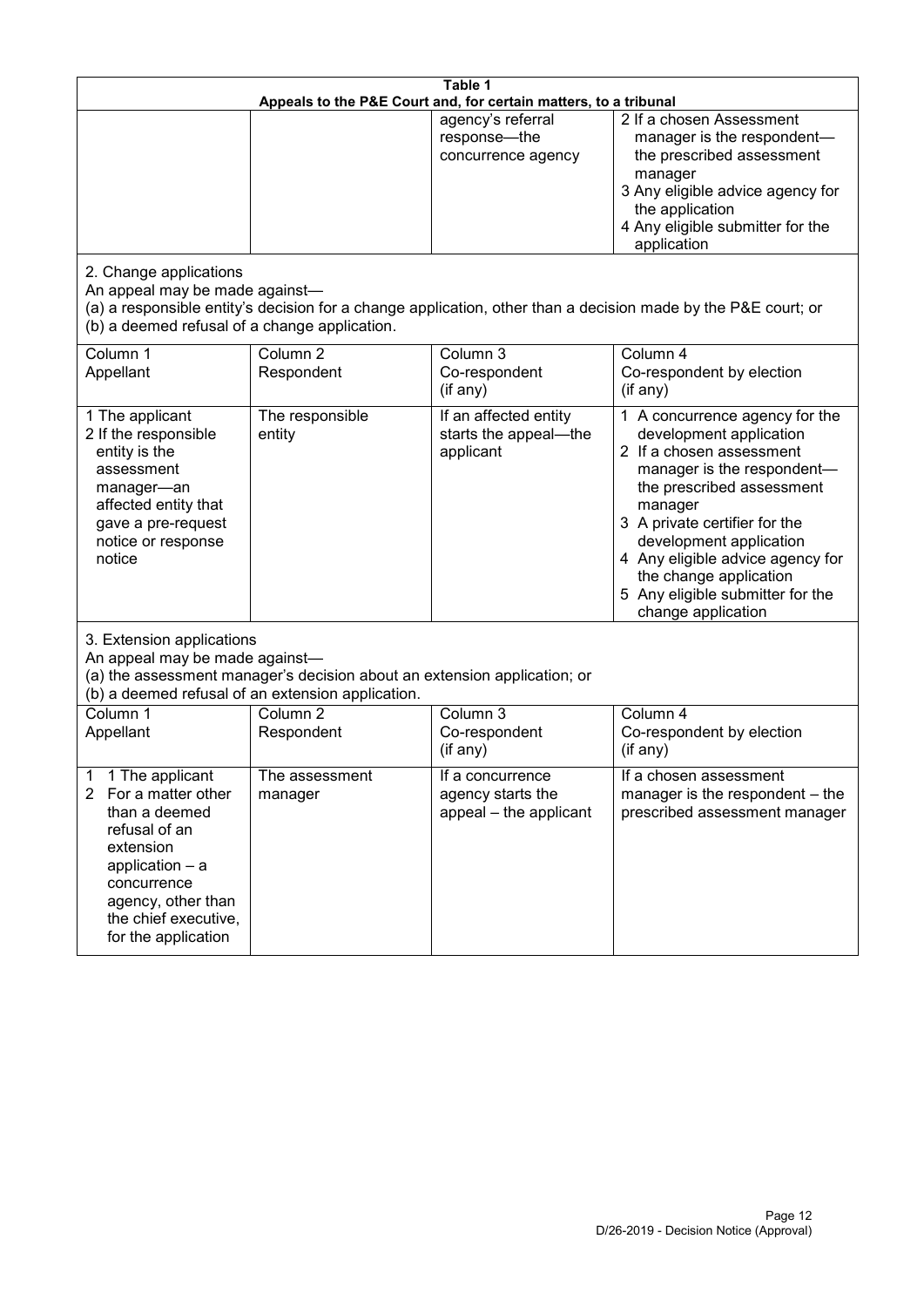#### **Table 1 Appeals to the P&E Court and, for certain matters, to a tribunal**

4. Infrastructure charges notices

- An appeal may be made against an infrastructure charges notice on 1 or more of the following grounds
- a) The notice involved an error relating to
	- (i) The application of the relevant adopted charge; or
- Examples of errors in applying an adopted charge
	- The incorrect application of gross floor area for a non-residential development
	- Applying an incorrect 'use category', under a regulation, to the development
	- (i) The working out of extra demands, for section 120; or
	- (ii) An offset or refund; or
- b) The was no decision about an offset or refund; or
- c) If the infrastructure charges notice states a refund will be given the timing for giving the refund; or
- d) The amount of the charge is so unreasonable that no reasonable relevant local government could have
- imposed the amount.

| Column 1                                                 | Column 2                                                                  | Column 3      | Column 4                  |
|----------------------------------------------------------|---------------------------------------------------------------------------|---------------|---------------------------|
| Appellant                                                | Respondent                                                                | Co-respondent | Co-respondent by election |
|                                                          |                                                                           | (if any)      | (if any)                  |
| The person given the<br>Infrastructure charges<br>notice | The local government<br>that gave the<br>infrastructure charges<br>notice |               | -                         |

5. Conversion applications

An appeal may be made against—

(a) the refusal of a conversion application; or

(b) a deemed refusal of a conversion application.

| Column 1<br>Appellant | Column 2<br>Respondent                                                  | Column 3<br>Co-respondent | Column 4<br>Co-respondent by election |
|-----------------------|-------------------------------------------------------------------------|---------------------------|---------------------------------------|
|                       |                                                                         | $($ if any $)$            | $(if$ any)                            |
| The applicant         | The local government<br>to which the conversion<br>application was made |                           |                                       |

6. Enforcement notices

An appeal may be made against the decision to give an enforcement notice.

| Column 1                                   | Column 2                     | Column 3      | Column 4                                                                                                                                                                   |
|--------------------------------------------|------------------------------|---------------|----------------------------------------------------------------------------------------------------------------------------------------------------------------------------|
| Appellant                                  | Respondent                   | Co-respondent | Co-respondent by election                                                                                                                                                  |
|                                            |                              | (if any)      | (if any)                                                                                                                                                                   |
| The person given the<br>enforcement notice | The enforcement<br>authority |               | If the enforcement authority is<br>not the local government for<br>the premises in relation to which<br>the offence is alleged to have<br>happened-the local<br>government |

#### **Table 2 Appeals to the P&E Court only**

1. Appeals from tribunal

An appeal may be made against a decision of a tribunal, other than a decision under

section 252, on the ground of—

(a) an error or mistake in law on the part of the tribunal; or

(b) jurisdictional error.

| Column 1<br>Appellant                             | Column 2<br>Respondent                                    | Column 3<br>Co-respondent<br>$($ if any $)$ | Column 4<br>Co-respondent by election<br>$($ if any $)$ |
|---------------------------------------------------|-----------------------------------------------------------|---------------------------------------------|---------------------------------------------------------|
| A party to the<br>proceedings for the<br>decision | The other party to the<br>proceedings for the<br>decision | -                                           |                                                         |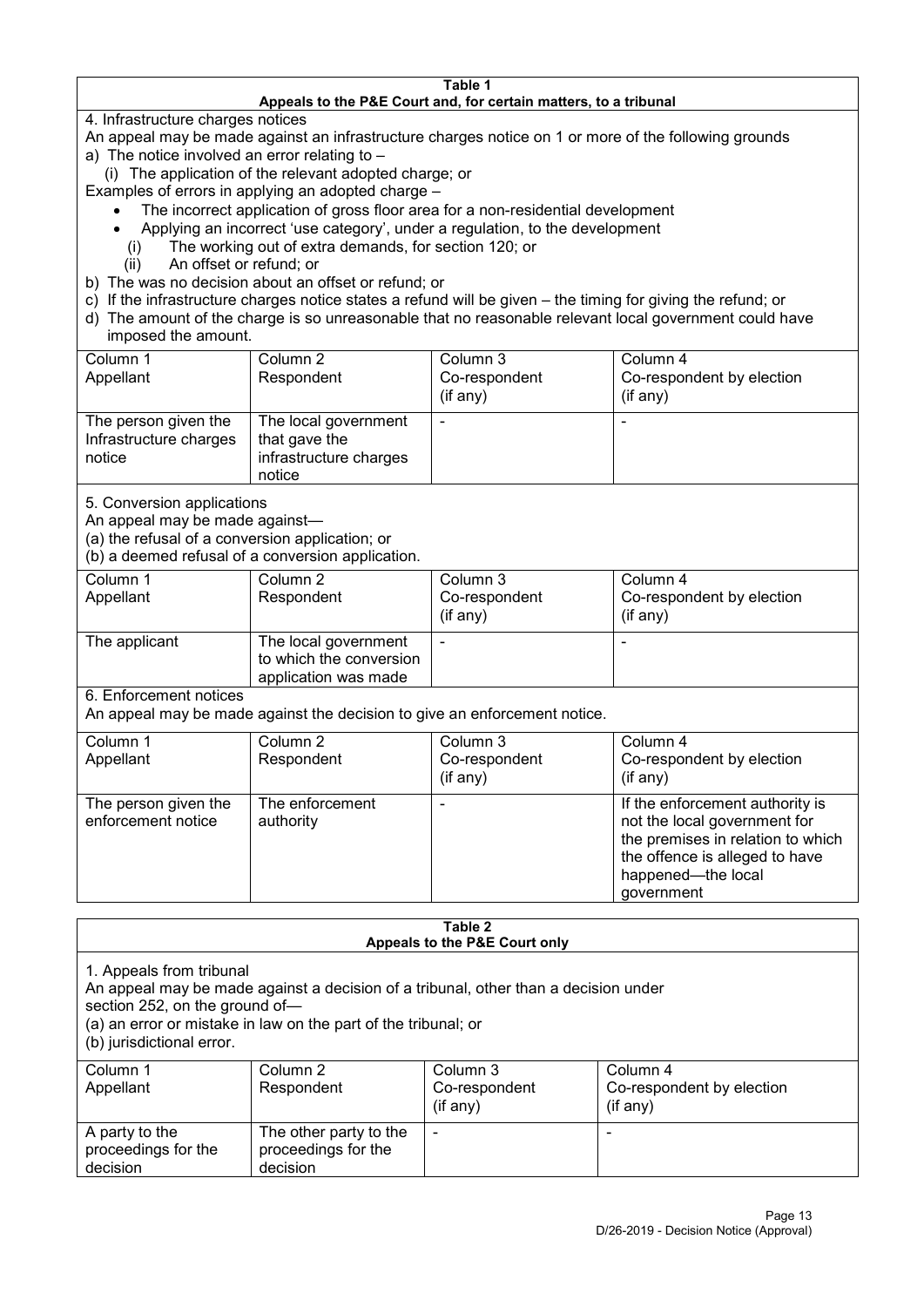#### **Table 2 Appeals to the P&E Court only**

2. Eligible submitter appeals

An appeal may be made against the decision to give a development approval, or an approval for a change application, to the extent that the decision relates to—

(a) any part of the development application for the development approval that required impact assessment; or (b) a variation request.

| Column 1<br>Appellant                                                                                                                                                                                                                                                                                                                                                                  | Column 2<br>Respondent                                                                                                     | Column 3<br>Co-respondent<br>$($ if any $)$                                                                             | Column 4<br>Co-respondent by election<br>(if any)    |  |
|----------------------------------------------------------------------------------------------------------------------------------------------------------------------------------------------------------------------------------------------------------------------------------------------------------------------------------------------------------------------------------------|----------------------------------------------------------------------------------------------------------------------------|-------------------------------------------------------------------------------------------------------------------------|------------------------------------------------------|--|
| 1 For a development<br>application-an<br>eligible submitter for<br>the development<br>application<br>2 For a change<br>application-an<br>eligible submitter for<br>the change<br>application                                                                                                                                                                                           | 1 For a development<br>application-the<br>assessment<br>manager<br>2 For a change<br>application-the<br>responsible entity | 1 The applicant<br>2 If the appeal is<br>about a concurrence<br>agency's referral<br>response-the<br>concurrence agency | Another eligible<br>submitter for the<br>application |  |
| 3. Eligible submitter and eligible advice agency appeals<br>An appeal may be made against a provision of a development approval, or failure to<br>include a provision in the development approval, to the extent the matter relates to-<br>(a) any part of the development application or the change application, for the development approval, that<br>required impact assessment; or |                                                                                                                            |                                                                                                                         |                                                      |  |

(b) a variation request.

| Column 1<br>Appellant                                                                                                                                                                                                                                                                         | Column <sub>2</sub><br>Respondent                                                                                          | Column 3<br>Co-respondent<br>(if any)                                                                                   | Column 4<br>Co-respondent by election<br>(if any) |  |
|-----------------------------------------------------------------------------------------------------------------------------------------------------------------------------------------------------------------------------------------------------------------------------------------------|----------------------------------------------------------------------------------------------------------------------------|-------------------------------------------------------------------------------------------------------------------------|---------------------------------------------------|--|
| 1 For a development<br>application-an<br>eligible submitter for<br>the development<br>application<br>2 For a change<br>application-an<br>eligible submitter for<br>the change<br>application<br>3 An eligible advice<br>agency for the<br>development<br>application or<br>change application | 1 For a development<br>application-the<br>assessment<br>manager<br>2 For a change<br>application-the<br>responsible entity | 1 The applicant<br>2 If the appeal is<br>about a concurrence<br>agency's referral<br>response—the<br>concurrence agency | Another eligible submitter for the<br>application |  |
| 4. Compensation claims<br>An appeal may be made against-<br>(a) a decision under section 32 about a compensation claim; or<br>(b) a decision under section 265 about a claim for compensation; or<br>(c) a deemed refusal of a claim under paragraph (a) or (b).                              |                                                                                                                            |                                                                                                                         |                                                   |  |
| Column 1                                                                                                                                                                                                                                                                                      | Column <sub>2</sub>                                                                                                        | Column 3                                                                                                                | Column 4                                          |  |
| Appellant                                                                                                                                                                                                                                                                                     | Respondent                                                                                                                 | Co-respondent<br>(if any)                                                                                               | Co-respondent by election<br>(if any)             |  |
| A person dissatisfied                                                                                                                                                                                                                                                                         | The local                                                                                                                  |                                                                                                                         |                                                   |  |

5. Registered premises

government to which the claim was made

with the decision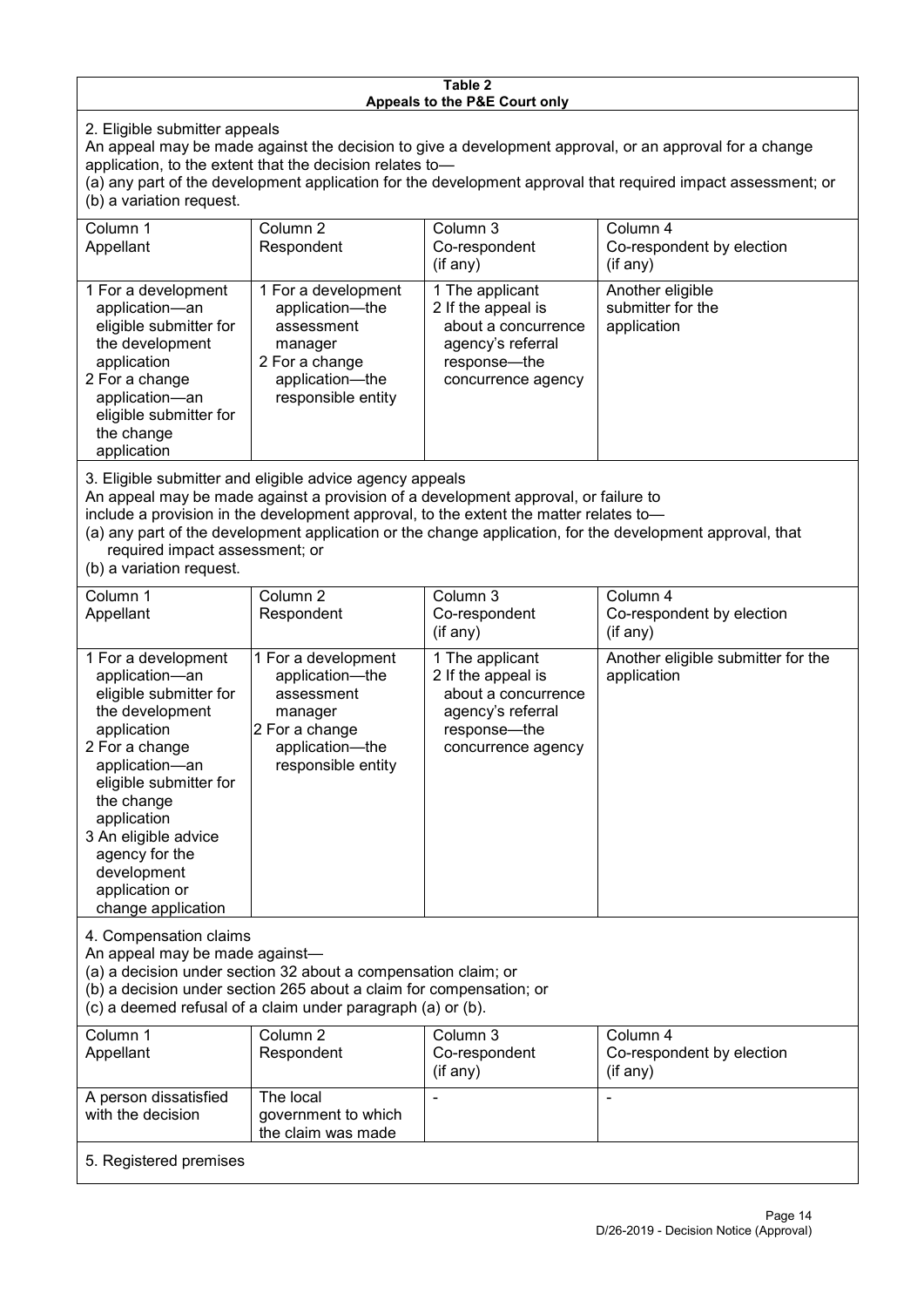| Table 2<br>Appeals to the P&E Court only                                                                                                                                                                                                                                                                             |                                   |                                         |                                                                                                                                                                             |  |
|----------------------------------------------------------------------------------------------------------------------------------------------------------------------------------------------------------------------------------------------------------------------------------------------------------------------|-----------------------------------|-----------------------------------------|-----------------------------------------------------------------------------------------------------------------------------------------------------------------------------|--|
| An appeal may be made against a decision of the Minister under chapter 7, part 4.                                                                                                                                                                                                                                    |                                   |                                         |                                                                                                                                                                             |  |
| Column 1<br>Appellant                                                                                                                                                                                                                                                                                                | Column <sub>2</sub><br>Respondent | Column 3<br>Co-respondent<br>(if any)   | Column $\overline{4}$<br>Co-respondent by election<br>(if any)                                                                                                              |  |
| 1 A person given a<br>decision notice about<br>the decision<br>2 If the decision is to<br>register premises or<br>renew the<br>registration of<br>premises-an owner<br>or occupier of<br>premises in the<br>affected area for the<br>registered premises<br>who is dissatisfied<br>with the decision                 | The Minister                      |                                         | If an owner or occupier starts the<br>appeal – the owner of the<br>registered premises                                                                                      |  |
| 6. Local laws<br>An appeal may be made against a decision of a local government, or conditions applied,<br>under a local law about-<br>(a) the use of premises, other than a use that is the natural and ordinary consequence of prohibited<br>development; or<br>(b) the erection of a building or other structure. |                                   |                                         |                                                                                                                                                                             |  |
| Column 1<br>Appellant                                                                                                                                                                                                                                                                                                | Column <sub>2</sub><br>Respondent | Column 3<br>Co-respondent<br>(if any)   | Column 4<br>Co-respondent by election<br>(if any)                                                                                                                           |  |
| A person who-<br>(a) applied for the<br>decision; and<br>(b) is dissatisfied with<br>the decision or<br>conditions.                                                                                                                                                                                                  | The local government              |                                         | L,                                                                                                                                                                          |  |
|                                                                                                                                                                                                                                                                                                                      |                                   | Table 3<br>Appeals to the tribunal only |                                                                                                                                                                             |  |
| 1. Building advisory agency appeals<br>An appeal may be made against giving a development approval for building work to the extent the building<br>work required code assessment against the building assessment provisions.                                                                                         |                                   |                                         |                                                                                                                                                                             |  |
| Column 1<br>Appellant                                                                                                                                                                                                                                                                                                | Column <sub>2</sub><br>Respondent | Column 3<br>Co-respondent<br>(if any)   | Column 4<br>Co-respondent by election<br>(if any)                                                                                                                           |  |
| A building advisory<br>agency for the<br>development application<br>related to the approval                                                                                                                                                                                                                          | The assessment<br>manager         | The applicant                           | 1 A concurrence agency for the<br>development application<br>related to the approval<br>2 A private certifier for the<br>development application<br>related to the approval |  |
| 3. Certain decisions under the Building Act and the Plumbing and Drainage Act<br>An appeal may be made against a decision under-<br>(a) the Building Act, other than a decision made by the Queensland Building and Construction Commission; or<br>(b) the Plumbing and Drainage Act, part 4 or 5.                   |                                   |                                         |                                                                                                                                                                             |  |
| Column 1<br>Appellant                                                                                                                                                                                                                                                                                                | Column <sub>2</sub><br>Respondent | Column 3<br>Co-respondent<br>(if any)   | Column 4<br>Co-respondent by election<br>(if any)                                                                                                                           |  |